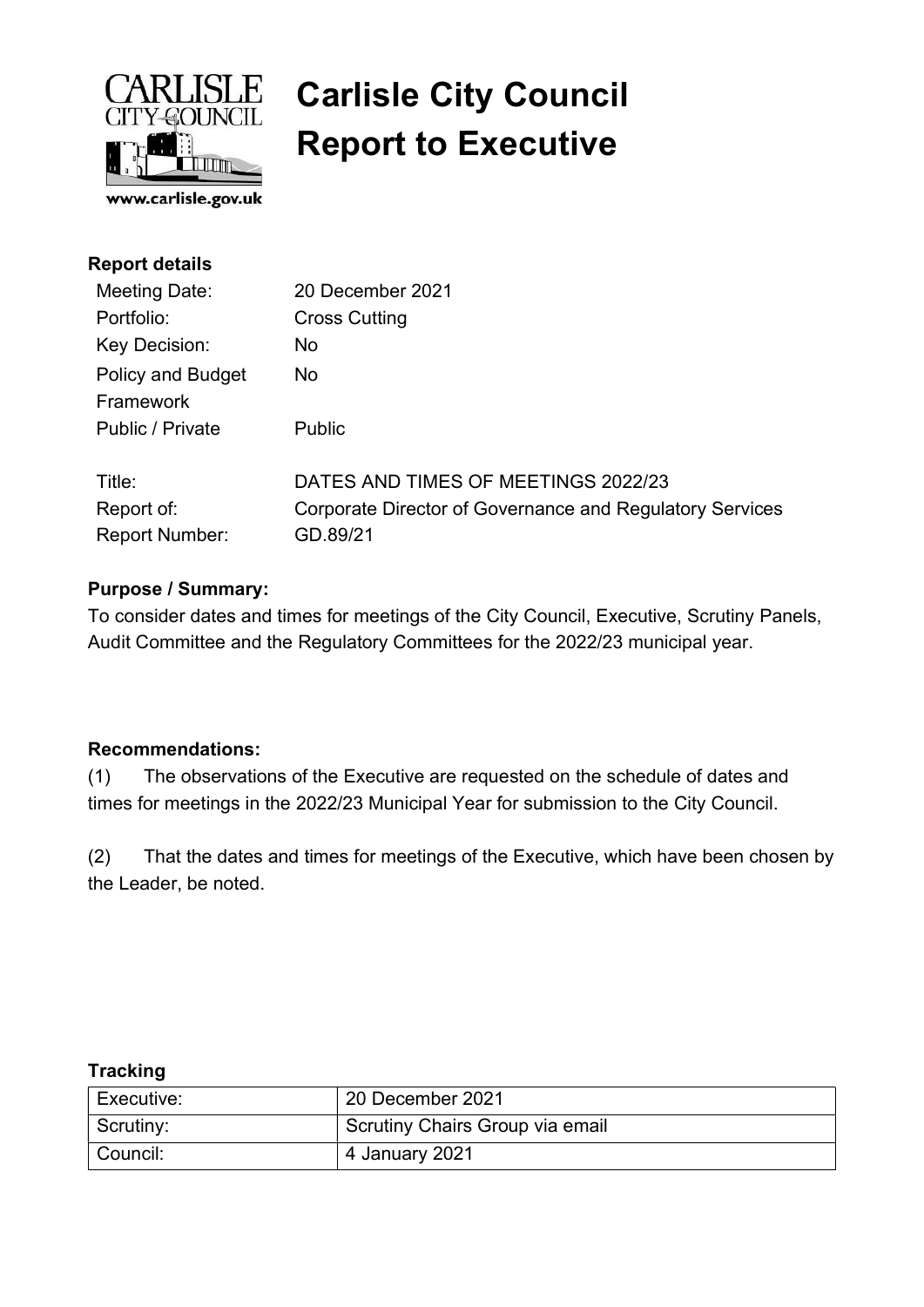### 1. Background

1.1. The Constitution of the City Council requires that a calendar showing the date and time of ordinary meetings of committees, sub-committees, panels and working groups shall be prepared by the Corporate Director of Governance and Regulatory Services and approved by the Council before the commencement of the Council year and the calendar will then be distributed to all Members.

### 2. Proposals

- 2.1 Attached at Appendix A is a draft schedule of meeting dates for the City Council, the Executive, Scrutiny Panels and the Regulatory Committees for the 2022/23 Municipal Year.
- 2.2 The frequency of meetings is set out in the Constitution in respect of the Executive, Scrutiny Panels and the Audit Committee. The frequency of meetings of the Council and remaining Committees/Panels have been previously agreed. The current frequencies are as follows:-

| 8 weekly; |
|-----------|
| 6 weekly; |
| 4 weekly; |
| 6 weekly; |
| 5 weekly. |
| Quarterly |
|           |

The Audit Committee will meet in July, September, December and March.

Meetings of the Standards Committee, Appeals Panel, Employment Panel, Licensing Sub-Committees, and other meetings are held as and when required and as such are not included in this schedule.

- 2.3 Dates and times for meetings of the Executive are at the discretion of the Leader and are currently every 4 weeks.
- 2.4 To celebrate the Queen's  $20<sup>th</sup>$  anniversary as monarch, the Spring Bank Holiday (originally 30 May) has been moved to Thursday 2 June and an additional bank holiday has been added on Friday 3 June 2022.
- 2.5 The double bank holidays impacted the scheduling of meetings for 2022, in particular it had been difficult to schedule meetings to consider financial reports at the appropriate time. Following the announcement regarding Local Government Reform City Council elections will not be held in May 2022, this has allowed the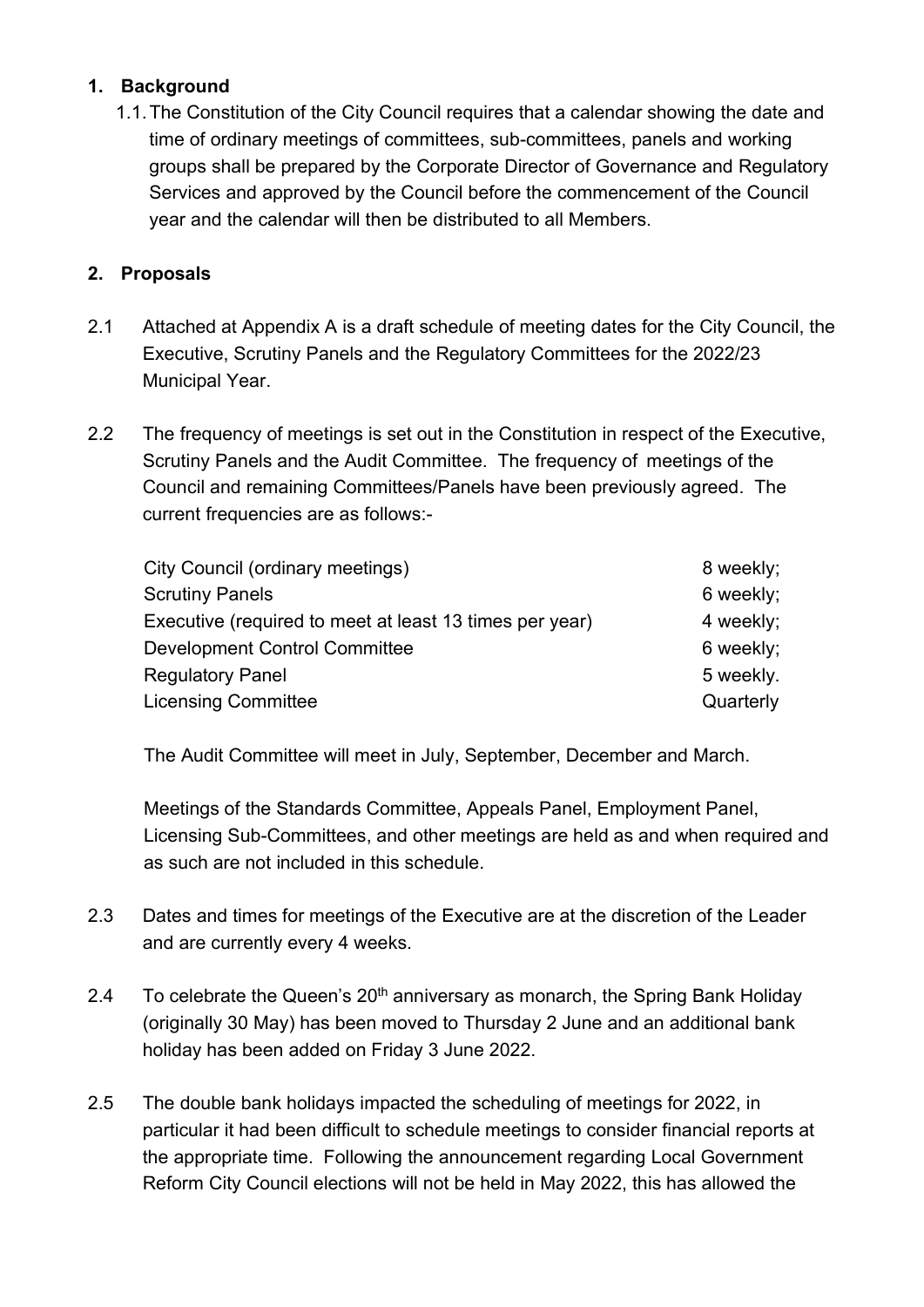Annual Council to be held earlier and therefore the meetings could begin earlier and meet all scheduling requirements. The Annual Council has been moved from 23 May 2022 to 16 May 2022.

- 2.6 The Business and Transformation Scrutiny Panel and the Economic Growth Scrutiny Panel have been scheduled to meet at 4.00pm on Thursday and the Health and Wellbeing Scrutiny Panel has been scheduled for 10.00am on Thursday, as is current practice.
- 2.7 There is no requirement for a Budget Process in 2022/23, however, the Special Executive meeting on the 12 December 2022 and the Special Council meeting on 7 February 2023 have been left in the Calendar as provisional dates to allow for any other financial issues that might arise during the Local Government Reform process. These meetings will be cancelled if they are not required.
- 2.8 A final meeting of Carlisle City Council has been included to take place on 28 March 2023.

#### 3. Risks

3.1 Not having an agreed calendar of meetings contravenes the requirements of the Constitution of the City Council and would inhibit members of the public in engaging in the democratic process

### 4. Consultation

- 4.1 The Scrutiny Chairs Group had considered the draft calendar via email and no comments on the calendar had been submitted.
- 4.2 Consultation has taken place with the Licensing Section, Economic Development and Finance on the scheduling of meetings. The Corporate Director of Finance and Resources' comments on the arrangements for considering and processing the Budget and the views of Economic Development on the schedule of Development Control Committee meetings have been incorporated in the schedule of meetings attached.

### 5. Conclusion and reasons for recommendations

5.1 In accordance with Procedure Rule 1.1  $(x)$  that the dates and times of meetings in the Municipal Year 2022/23 be approved as set out in the attached appendix.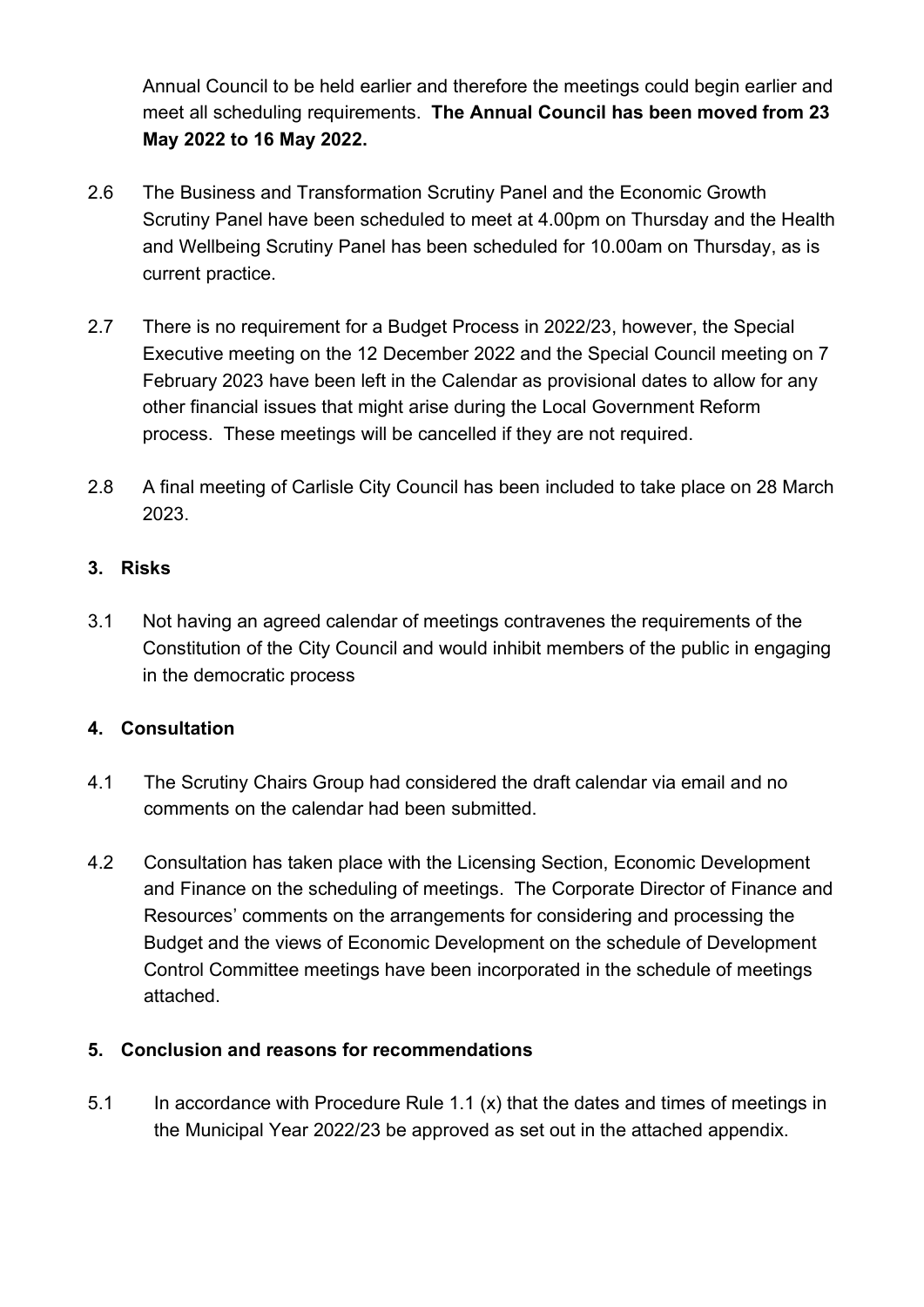5.2 That the dates and times of meetings of the Executive as chosen by the Leader be noted.

#### 6. Contribution to the Carlisle Plan Priorities

6.1 To ensure that the appropriate governance arrangements are in place to enable the City Council to meet all of the Carlisle Plan priorities

#### Contact details:

Contact Officer: Rachel Plant Ext: 817039

#### Appendices attached to report:

• Appendix A – Schedule of Dates and Times of Meetings for 2022/23

Note: in compliance with section 100d of the Local Government Act 1972 the report has been prepared in part from the following papers:

- Carlisle City Council's Constitution

- GD.38/21 – Dates and Times of Meetings 2021/22 from Council 24 May 2021

#### Corporate Implications:

Legal – Comments are incorporated in the report.

Property Services – N/A

Finance - Subject to the Council agreeing a schedule of meetings for Council, Scrutiny Panels and Regulatory Committees and the Leader arranging a schedule of meetings of the Executive which are broadly comparable with the schedule of meetings for the current Municipal Year, there are no additional staffing/resource requirements arising from this report. There is no requirement for a Budget Process in 2022/23, however, the Special Executive meeting on the 12 December 2022 and the Special Council meeting on 7 February 2023 have been left in the Calendar as provisional dates to allow for any other financial issues that might arise during the Local Government Reform process. These meetings will be cancelled if they are not required.

Equality -None

Information Governance - None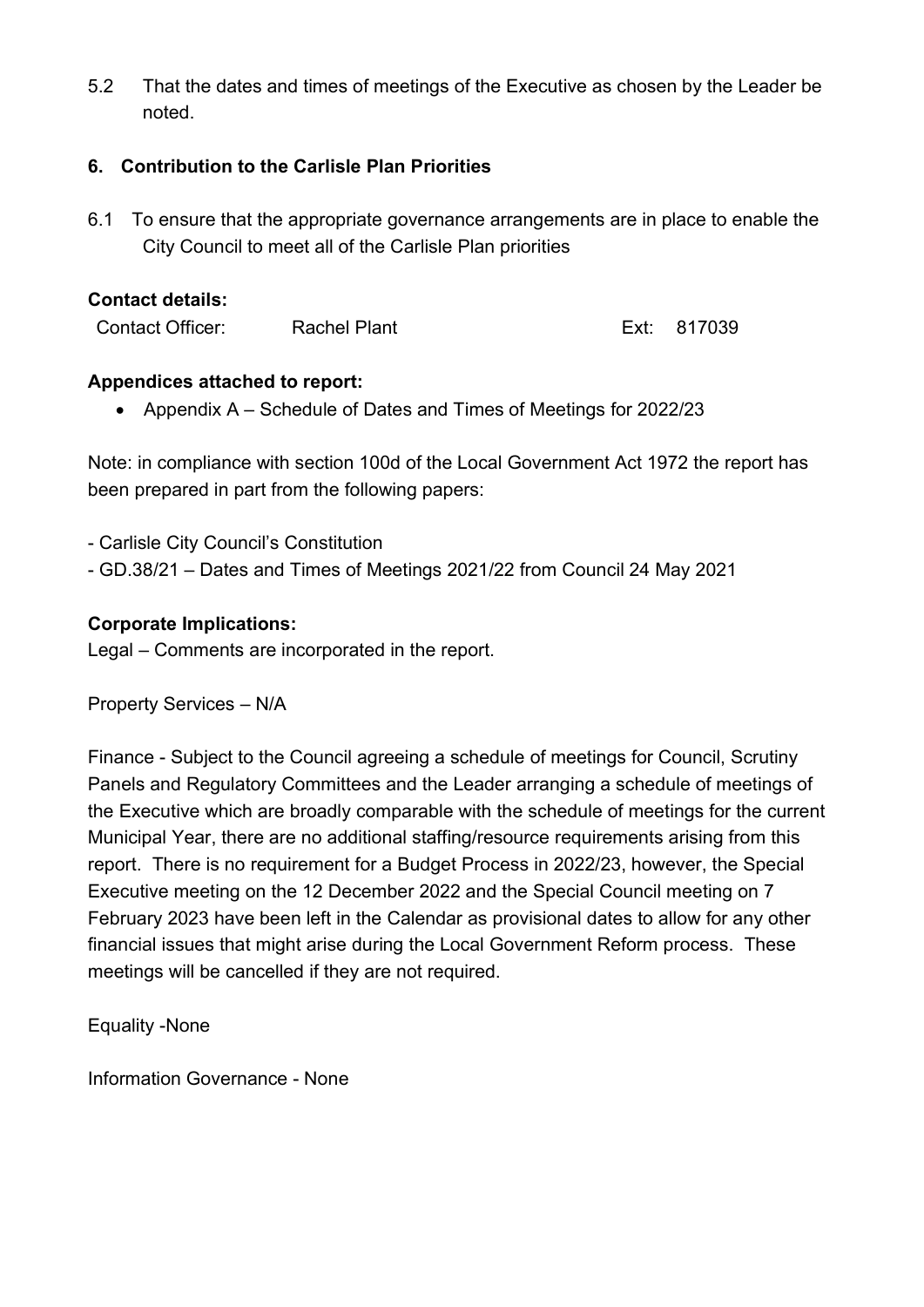### **May 2022**

| Mon                              | Tue            | Wed                                            | Thu                                                            | Fri                                          | Sat              | Sun         |
|----------------------------------|----------------|------------------------------------------------|----------------------------------------------------------------|----------------------------------------------|------------------|-------------|
|                                  |                |                                                |                                                                |                                              |                  | $\mathbf 1$ |
|                                  |                |                                                |                                                                |                                              |                  |             |
| $\overline{a}$                   | $\mathfrak{S}$ | $\overline{4}$                                 | $\sqrt{5}$                                                     | $\,6\,$                                      | $\boldsymbol{7}$ | $\bf{8}$    |
| <b>Bank Holiday</b>              |                |                                                | Elections                                                      |                                              |                  |             |
| $\boldsymbol{9}$                 | 10             | 11                                             | 12                                                             | 13                                           | 14               | 15          |
|                                  |                | 10.00am-<br>Development Control<br>Site Visits |                                                                | 10.00am-<br>Development Control<br>Committee |                  |             |
| 16                               | 17             | 18                                             | 19                                                             | 20                                           | 21               | 22          |
| 11.00am-Annual<br><b>Council</b> |                |                                                |                                                                |                                              |                  |             |
| 23                               | 24             | 25                                             | 26                                                             | 27                                           | 28               | 29          |
|                                  |                | 4.00pm-Executive                               | 4.00pm-Business<br>and Transformation<br><b>Scrutiny Panel</b> |                                              |                  |             |
| 30                               | 31             |                                                |                                                                |                                              |                  |             |
|                                  |                |                                                |                                                                |                                              |                  |             |
|                                  |                |                                                |                                                                |                                              |                  |             |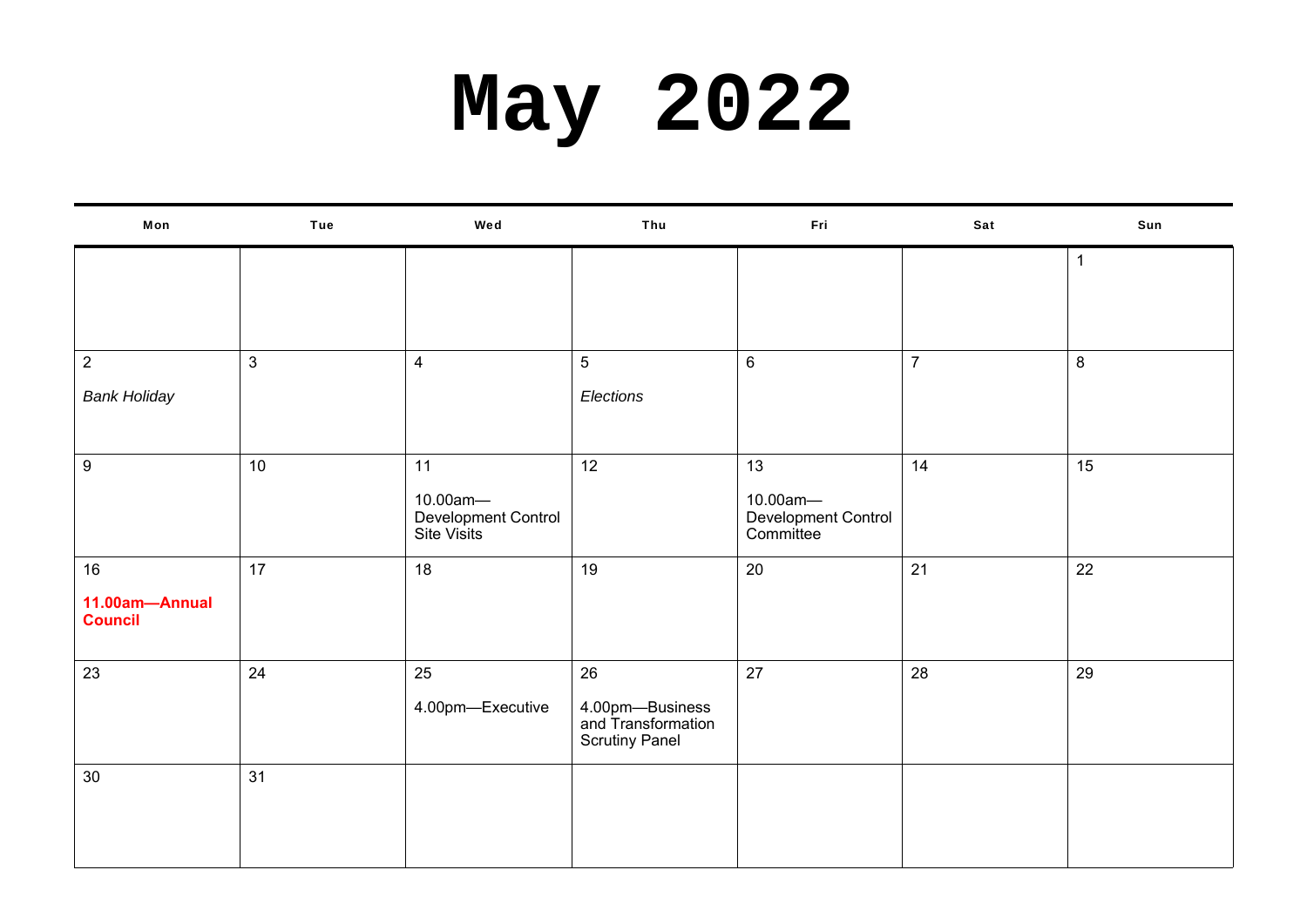### **June 2022**

| Mon                    | Tue            | Wed                                                                                           | Thu                                                           | Fri                                                | Sat            | Sun |
|------------------------|----------------|-----------------------------------------------------------------------------------------------|---------------------------------------------------------------|----------------------------------------------------|----------------|-----|
|                        |                | $\mathbf{1}$<br>2.00pm - Regulatory<br>Panel followed by<br>Licensing Committee               | $\overline{2}$<br><b>Bank Holiday</b>                         | $\mathbf{3}$<br><b>Bank Holiday</b>                | $\overline{4}$ | 5   |
| $\,6\,$                | $\overline{7}$ | 8                                                                                             | 9<br>10.00am-Health and<br><b>Wellbeing Scrutiny</b><br>Panel | 10                                                 | 11             | 12  |
| 13                     | 14             | 15                                                                                            | 16<br>4.00pm-Economic<br>Growth Scrutiny<br>Panel             | 17                                                 | 18             | 19  |
| 20                     | 21             | 22<br>9.45-Development<br>Control Committee<br>10.00am-<br>Development Control<br>Site Visits | 23                                                            | 24<br>10.00am-<br>Development Control<br>Committee | 25             | 26  |
| 27<br>4.00pm-Executive | 28             | 29                                                                                            | 30                                                            |                                                    |                |     |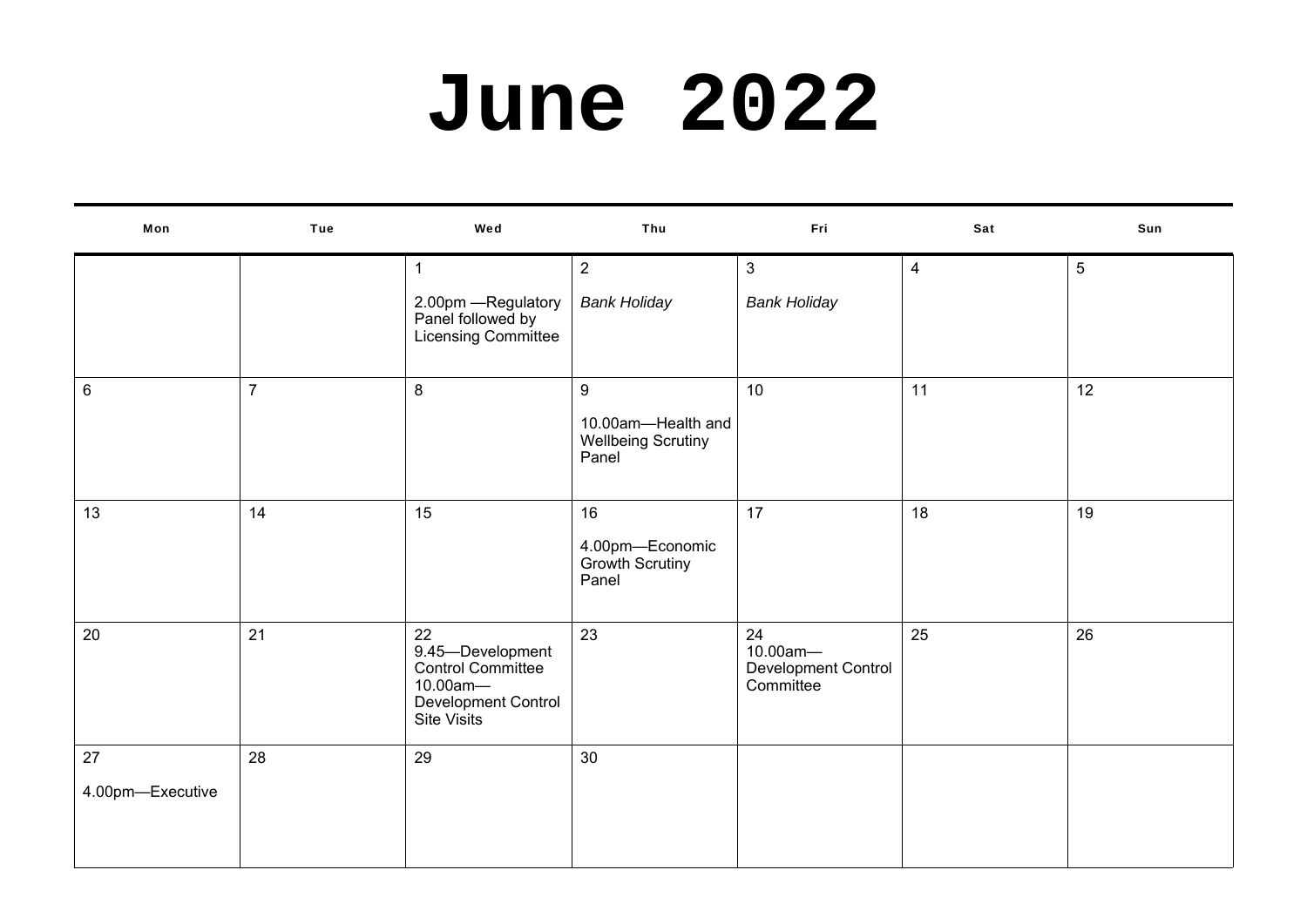# **July 2022**

| Mon                     | Tue                  | Wed                                          | Thu                                                                              | Fri                                            | Sat              | Sun          |
|-------------------------|----------------------|----------------------------------------------|----------------------------------------------------------------------------------|------------------------------------------------|------------------|--------------|
|                         |                      |                                              |                                                                                  |                                                | $\overline{2}$   | $\mathbf{3}$ |
| $\overline{\mathbf{4}}$ | $\overline{5}$       | $6\phantom{a}$<br>2.00pm-Regulatory<br>Panel | $\overline{7}$<br>4.00pm-Business<br>and Transformation<br><b>Scrutiny Panel</b> | $\boldsymbol{8}$<br>10.00am-Audit<br>Committee | $\boldsymbol{9}$ | 10           |
| 11                      | 12                   | 13                                           | 14<br>10.00am-Health and<br><b>Wellbeing Scrutiny</b><br>Panel                   | 15                                             | 16               | 17           |
| 18                      | 19<br>6.45pm-Council | 20                                           | 21<br>4.00pm-Economic<br>Growth Scrutiny<br>Panel                                | 22                                             | 23               | 24           |
| 25<br>4.00pm-Executive  | 26                   | 27<br>10.00am-Audit<br>Committee             | 28                                                                               | 29                                             | 30               | 31           |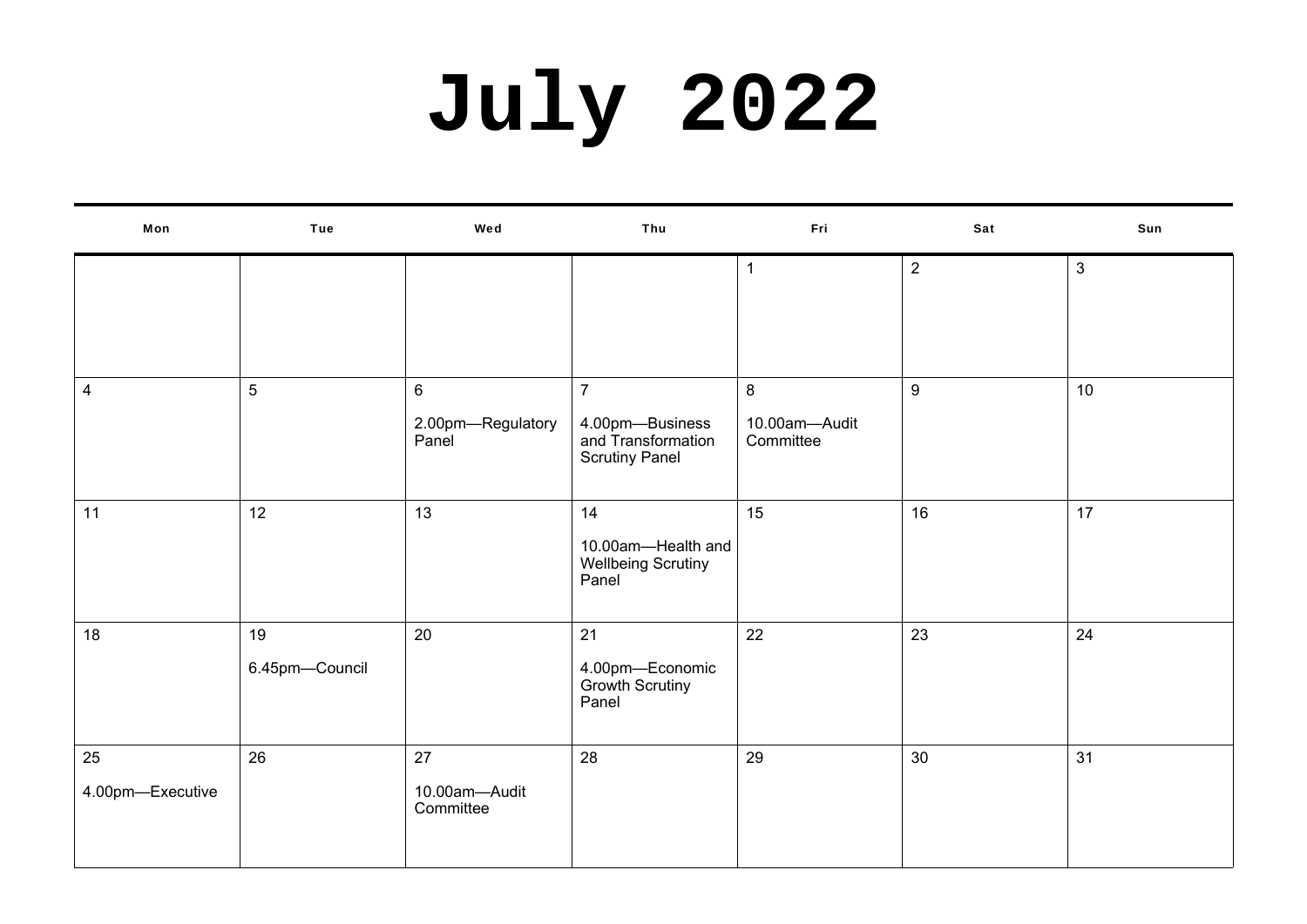# **August 2022**

| Mon                       | Tue                    | Wed                                                            | Thu                                                                  | Fri                                                             | Sat            | Sun            |
|---------------------------|------------------------|----------------------------------------------------------------|----------------------------------------------------------------------|-----------------------------------------------------------------|----------------|----------------|
| $\mathbf{1}$              | $\overline{2}$         | $\mathbf{3}$<br>10.00am-<br>Development Control<br>Site Visits | $\overline{4}$                                                       | $5\phantom{.0}$<br>10.00am-<br>Development Control<br>Committee | $6\phantom{1}$ | $\overline{7}$ |
| 8                         | 9                      | 10<br>2.00pm-Regulatory<br>Panel                               | 11                                                                   | 12                                                              | 13             | 14             |
| 15                        | 16                     | 17                                                             | 18<br>4.00pm-Business<br>and Transformation<br><b>Scrutiny Panel</b> | 19                                                              | 20             | 21             |
| 22                        | 23                     | 24                                                             | 25<br>10.00am-Health and<br><b>Wellbeing Scrutiny</b><br>Panel       | 26                                                              | 27             | 28             |
| 29<br><b>Bank Holiday</b> | 30<br>4.00pm-Executive | 31                                                             |                                                                      |                                                                 |                |                |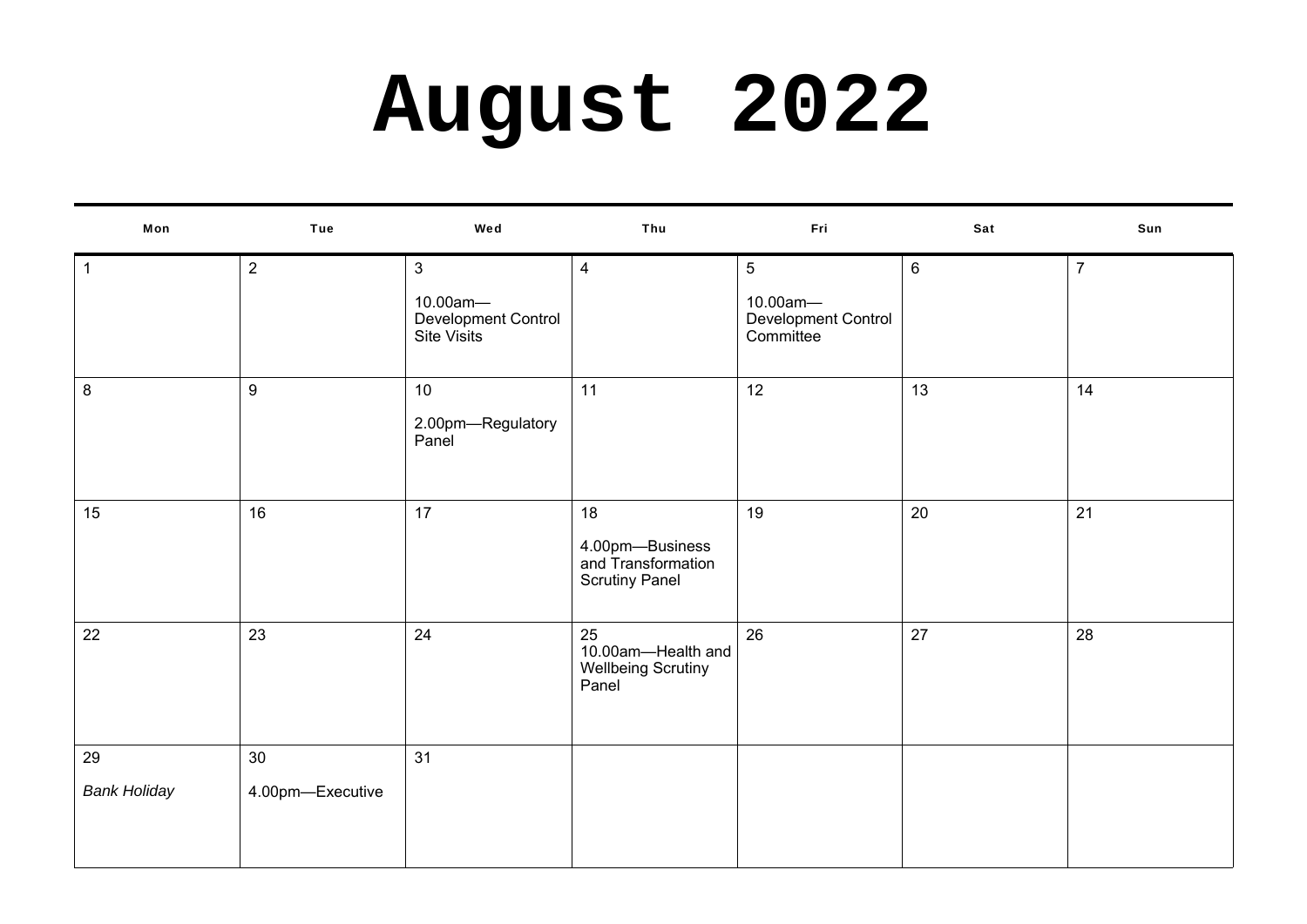### **September 2022**

| Mon                    | Tue                                                                      | Wed                              | Thu                                                                  | Fri                                                | Sat            | Sun |
|------------------------|--------------------------------------------------------------------------|----------------------------------|----------------------------------------------------------------------|----------------------------------------------------|----------------|-----|
|                        |                                                                          |                                  | $\mathbf{1}$<br>4.00pm-Economic<br>Growth Scrutiny<br>Panel          | $\overline{2}$                                     | $\mathfrak{S}$ | 4   |
| $\sqrt{5}$             | $6\phantom{1}$                                                           | $\overline{7}$                   | $\bf 8$                                                              | $\boldsymbol{9}$                                   | 10             | 11  |
| 12                     | 13<br>10.00am-<br>Development Control<br>Site Visits<br>6.45pm - Council | 14<br>2.00pm-Regulatory<br>Panel | 15                                                                   | 16<br>10.00am-<br>Development Control<br>Committee | 17             | 18  |
| 19                     | 20                                                                       | 21                               | 22                                                                   | 23                                                 | 24             | 25  |
| 26<br>4.00pm-Executive | 27                                                                       | 28<br>10.00am-Audit<br>Committee | 29<br>4.00pm-Business<br>and Transformation<br><b>Scrutiny Panel</b> | 30                                                 |                |     |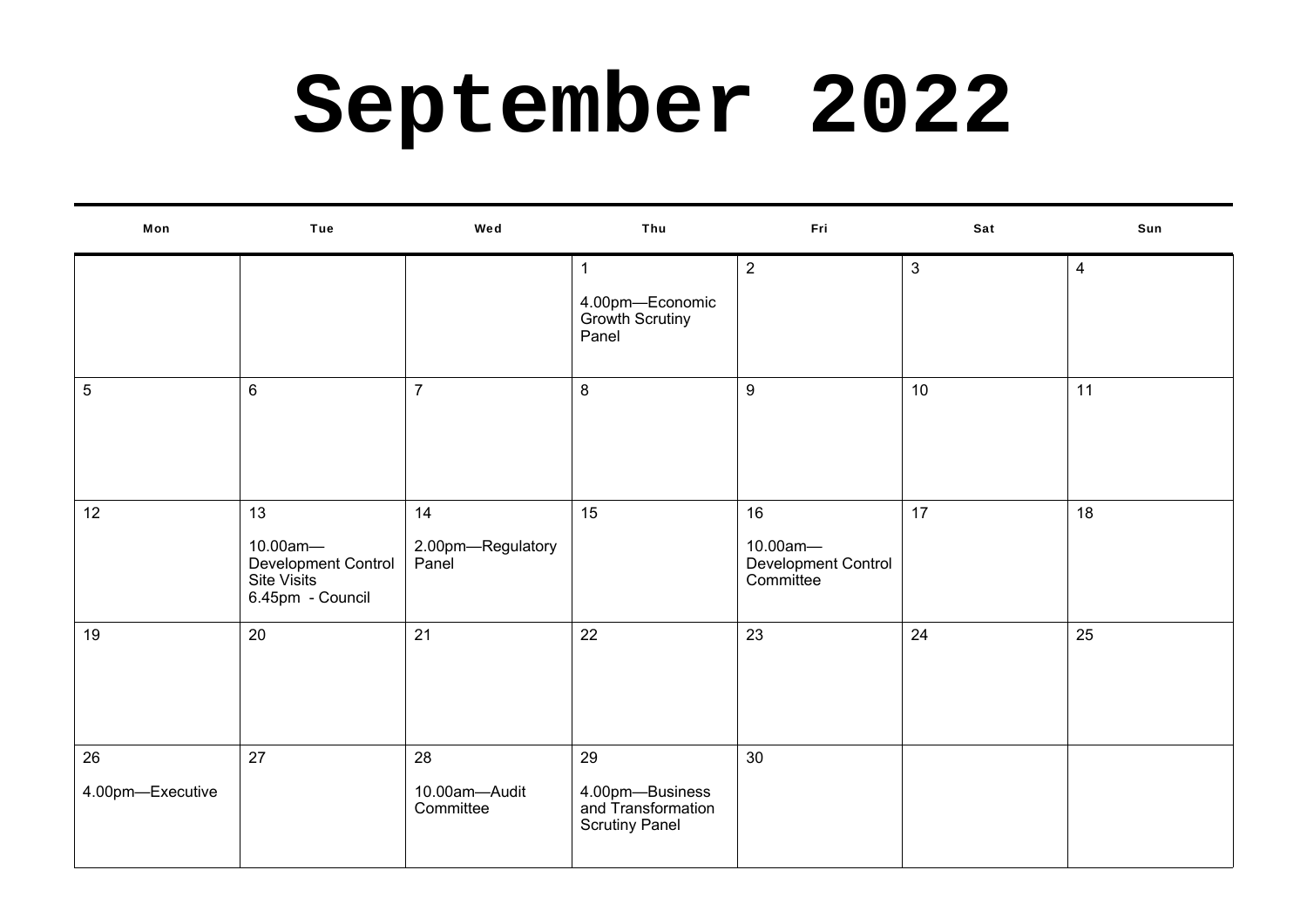### **October 2022**

| Mon              | Tue                     | Wed                                                                   | Thu                                                                 | Fri                                          | Sat          | Sun            |
|------------------|-------------------------|-----------------------------------------------------------------------|---------------------------------------------------------------------|----------------------------------------------|--------------|----------------|
|                  |                         |                                                                       |                                                                     |                                              | $\mathbf{1}$ | $\overline{2}$ |
| $\mathbf{3}$     | $\overline{\mathbf{4}}$ | 5                                                                     | $\,6\,$<br>10.00am-Health and<br><b>Wellbeing Scrutiny</b><br>Panel | $\overline{7}$                               | $\bf 8$      | 9              |
| $10$             | 11                      | 12                                                                    | 13<br>4.00pm-Economic<br>Growth Scrutiny<br>Panel                   | 14                                           | 15           | 16             |
| 17               | 18                      | 19<br>2.00pm — Regulatory<br>Panel followed by<br>Licensing Committee | 20                                                                  | 21                                           | 22           | 23             |
| 24               | 25                      | 26                                                                    | 27                                                                  | 28                                           | 29           | 30             |
| 4.00pm-Executive |                         | 10.00am-<br>Development Control<br>Site Visits                        |                                                                     | 10.00am-<br>Development Control<br>Committee |              |                |
| 31               |                         |                                                                       |                                                                     |                                              |              |                |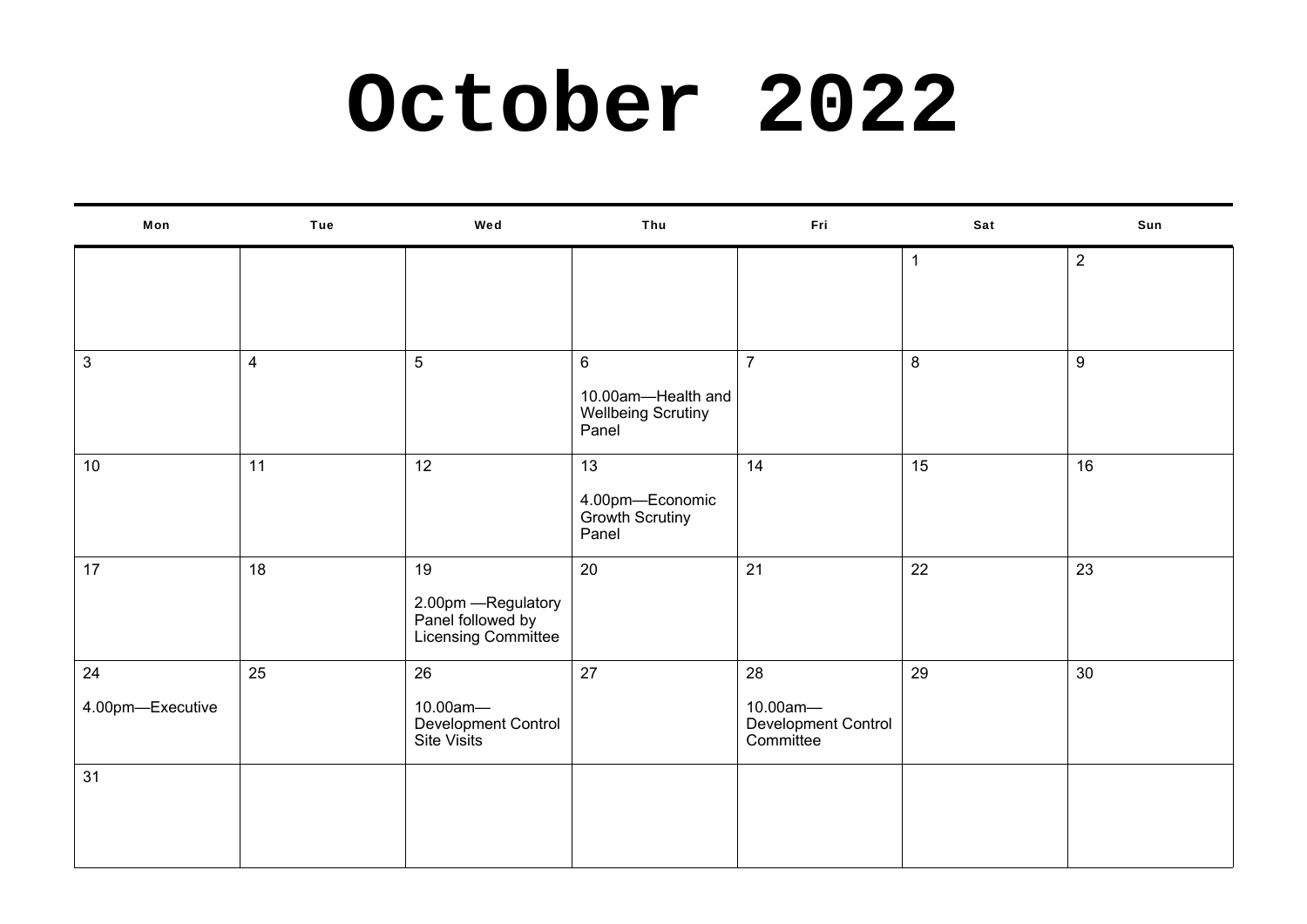### **November 2022**

| Mon                    | <b>Tue</b>          | Wed                              | Thu                                                                            | Fri            | Sat             | Sun            |
|------------------------|---------------------|----------------------------------|--------------------------------------------------------------------------------|----------------|-----------------|----------------|
|                        | 1                   | $\overline{2}$                   | $\mathbf{3}$<br>4.00pm—Business<br>and Transformation<br><b>Scrutiny Panel</b> | $\overline{4}$ | $5\phantom{.0}$ | $6\phantom{.}$ |
| $\boldsymbol{7}$       | 8<br>6.45pm-Council | $\boldsymbol{9}$                 | 10                                                                             | 11             | 12              | 13             |
| 14                     | 15                  | 16                               | 17                                                                             | 18             | 19              | 20             |
| 21<br>4.00pm-Executive | 22                  | 23<br>2.00pm-Regulatory<br>Panel | 24<br>10.00am-Health and<br>Wellbeing<br>Scrutiny Panel                        | 25             | 26              | 27             |
| 28                     | 29                  | 30                               |                                                                                |                |                 |                |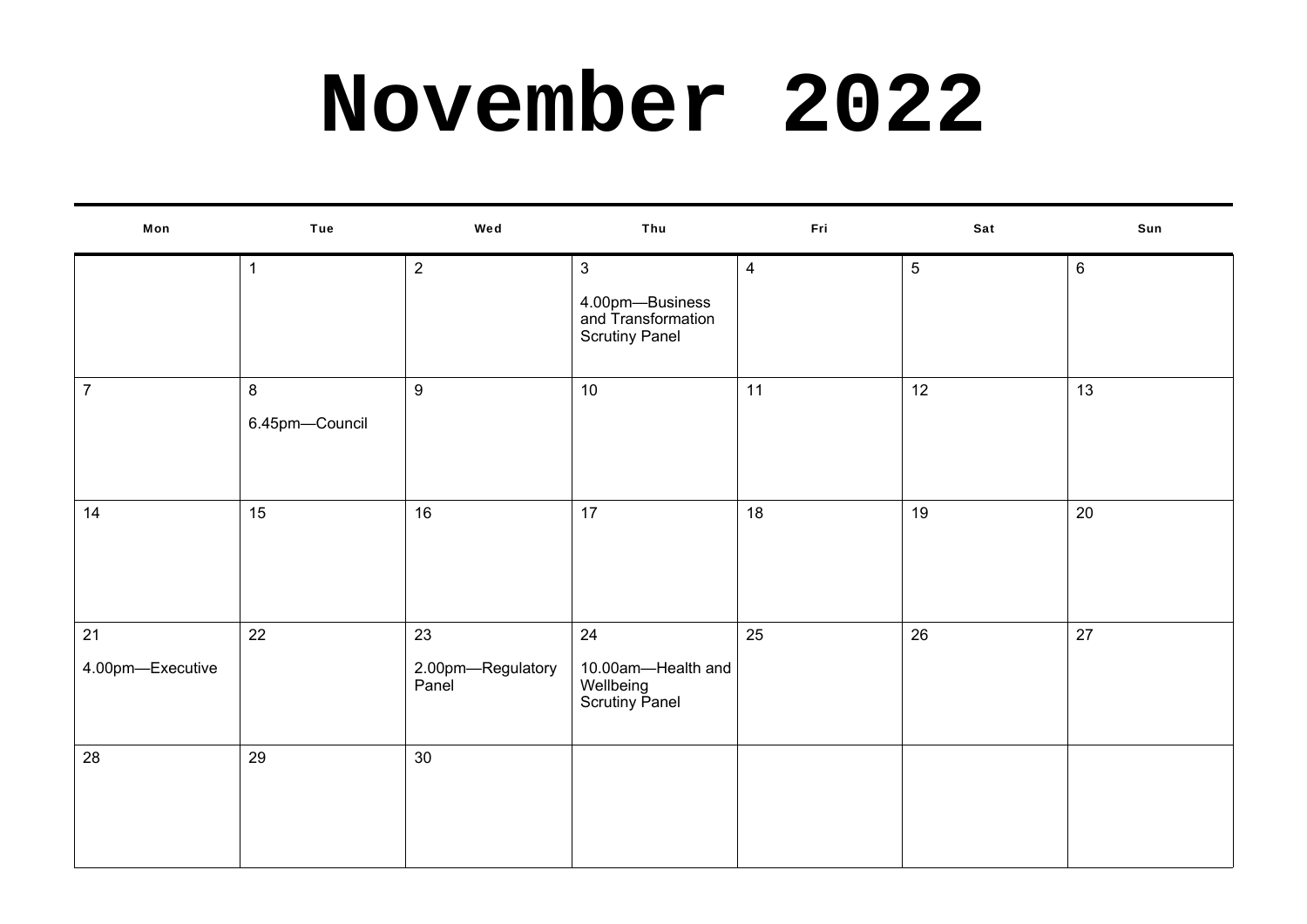### **December 2022**

| Mon                         | Tue                                                            | Wed                                           | Thu                                         | Fri                                          | Sat          | Sun            |
|-----------------------------|----------------------------------------------------------------|-----------------------------------------------|---------------------------------------------|----------------------------------------------|--------------|----------------|
|                             |                                                                |                                               | $\mathbf 1$                                 | $\overline{2}$                               | $\mathbf{3}$ | $\overline{4}$ |
|                             |                                                                |                                               | 4.00pm-Economic<br>Growth Scrutiny<br>Panel |                                              |              |                |
| 5                           | $6\phantom{.}$                                                 | $\overline{7}$                                | $8\phantom{1}$                              | 9                                            | 10           | 11             |
|                             | 4.00pm-Business<br>and Transformation<br><b>Scrutiny Panel</b> | 10.00am-<br>Development Control<br>Site Visit | 10.00am-Audit<br>Committee                  | 10.00am-<br>Development Control<br>Committee |              |                |
| 12                          | 13                                                             | 14                                            | 15                                          | 16                                           | 17           | 18             |
| 4.00pm-Special<br>Executive |                                                                |                                               |                                             |                                              |              |                |
| 19                          | 20                                                             | 21                                            | 22                                          | 23                                           | 24           | 25             |
| 4.00pm-Executive            |                                                                |                                               |                                             |                                              |              |                |
| 26                          | 27                                                             | 28                                            | 29                                          | 30                                           | 31           |                |
| <b>Bank Holiday</b>         | <b>Bank Holiday</b>                                            |                                               |                                             |                                              |              |                |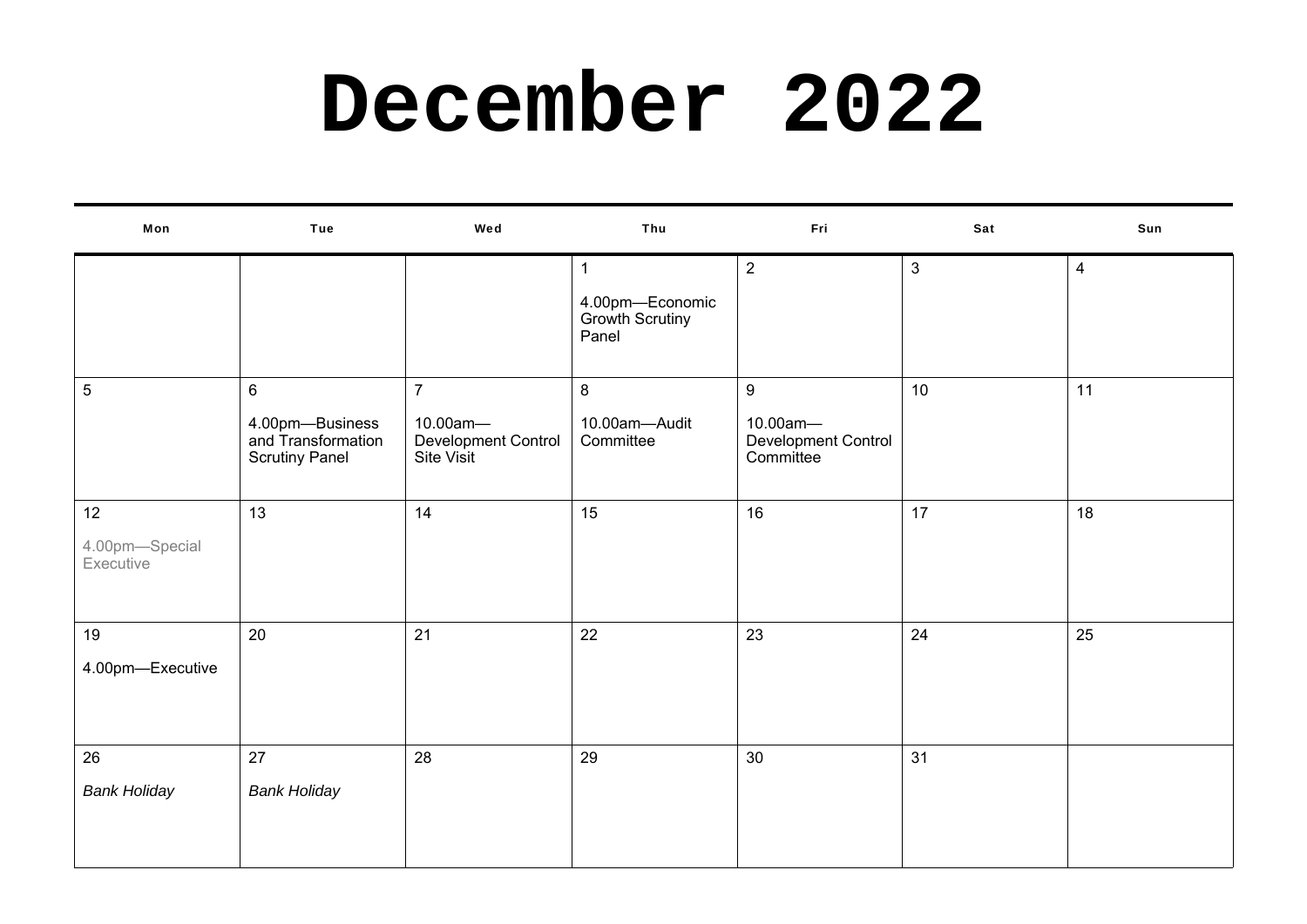# **January 2023**

| Mon                                   | <b>Tue</b>                     | Wed                                                                             | Thu                                                                               | Fri                                                | Sat            | Sun              |
|---------------------------------------|--------------------------------|---------------------------------------------------------------------------------|-----------------------------------------------------------------------------------|----------------------------------------------------|----------------|------------------|
|                                       |                                |                                                                                 |                                                                                   |                                                    |                | 1                |
| $\overline{2}$<br><b>Bank Holiday</b> | $\mathbf{3}$<br>6.45pm-Council | $\overline{4}$<br>2.00pm-Regulatory<br>Panel followed by<br>Licensing Committee | $5\phantom{.0}$<br>4.00pm-Business<br>and Transformation<br><b>Scrutiny Panel</b> | $6\phantom{.}$                                     | $\overline{7}$ | $\boldsymbol{8}$ |
| $\boldsymbol{9}$                      | 10                             | 11                                                                              | 12<br>10.00am-Health and<br>Wellbeing<br>Scrutiny Panel                           | 13                                                 | 14             | 15               |
| 16                                    | 17                             | 18<br>10.00am-<br>Development Control<br>Site Visits<br>4.00pm-Executive        | 19<br>4.00pm-Economic<br>Growth Scrutiny<br>Panel                                 | 20<br>10.00am-<br>Development Control<br>Committee | 21             | 22               |
| 23                                    | 24                             | 25                                                                              | 26                                                                                | 27                                                 | 28             | 29               |
| 30                                    | 31                             |                                                                                 |                                                                                   |                                                    |                |                  |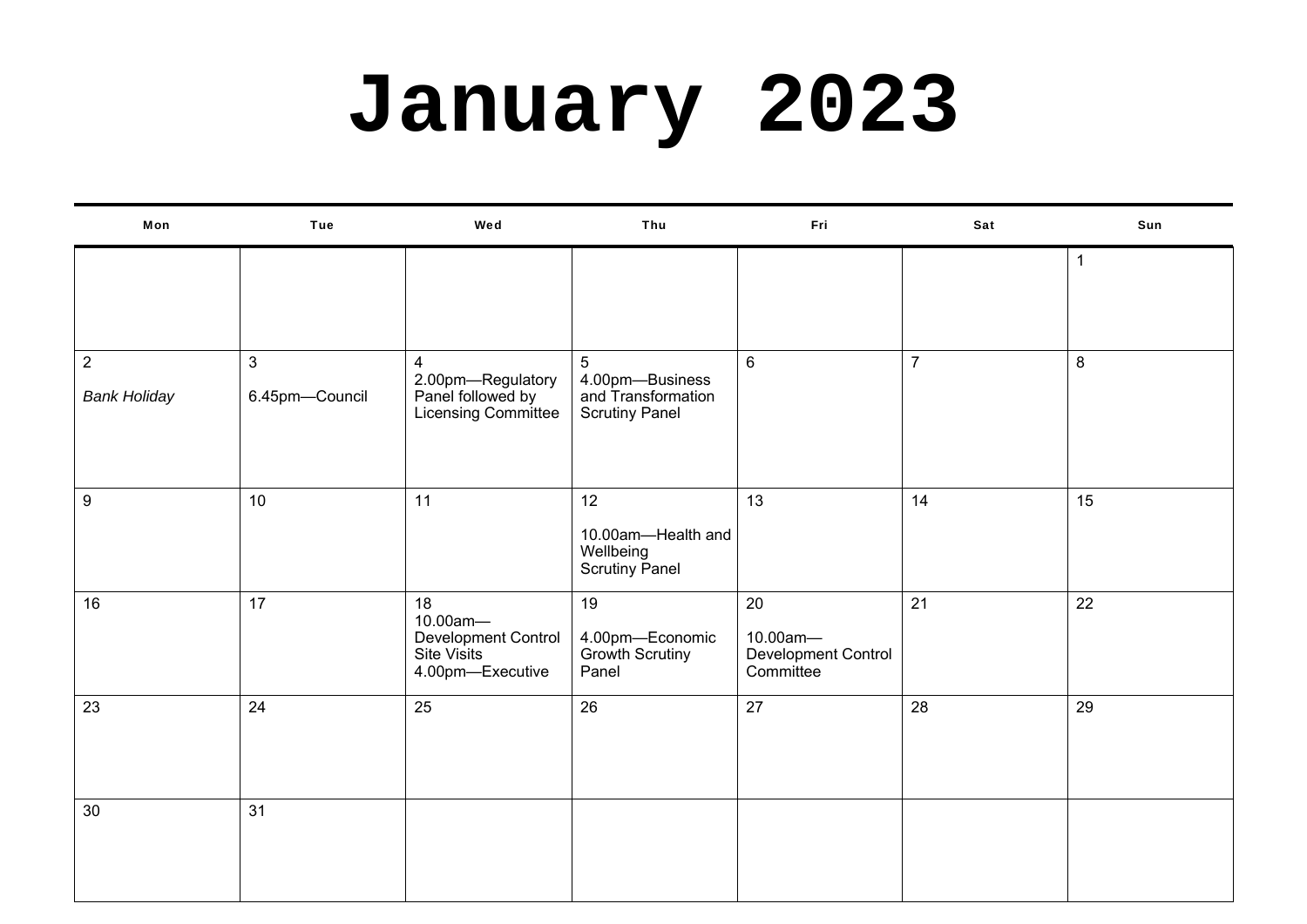# **February 2023**

| Mon                    | Tue                                         | Wed                                                  | Thu                                                                  | Fri                                                | Sat            | Sun             |
|------------------------|---------------------------------------------|------------------------------------------------------|----------------------------------------------------------------------|----------------------------------------------------|----------------|-----------------|
|                        |                                             | $\mathbf 1$                                          | $\overline{2}$                                                       | $\mathbf{3}$                                       | $\overline{4}$ | $5\phantom{.0}$ |
| $6\phantom{.}6$        | $\overline{7}$<br>6.45pm-Special<br>Council | 8<br>2.00pm - Regulatory<br>Panel                    | 9                                                                    | 10                                                 | 11             | 12              |
| 13                     | 14                                          | 15                                                   | 16<br>4.00pm-Business<br>and Transformation<br><b>Scrutiny Panel</b> | 17                                                 | 18             | 19              |
| 20<br>4.00pm-Executive | 21                                          | 22<br>10.00am-<br>Development Control<br>Site Visits | 23<br>10.00am-Health and<br><b>Wellbeing Scrutiny</b><br>Panel       | 24<br>10.00am-<br>Development Control<br>Committee | 25             | 26              |
| 27                     | 28<br>645pm-Council                         |                                                      |                                                                      |                                                    |                |                 |